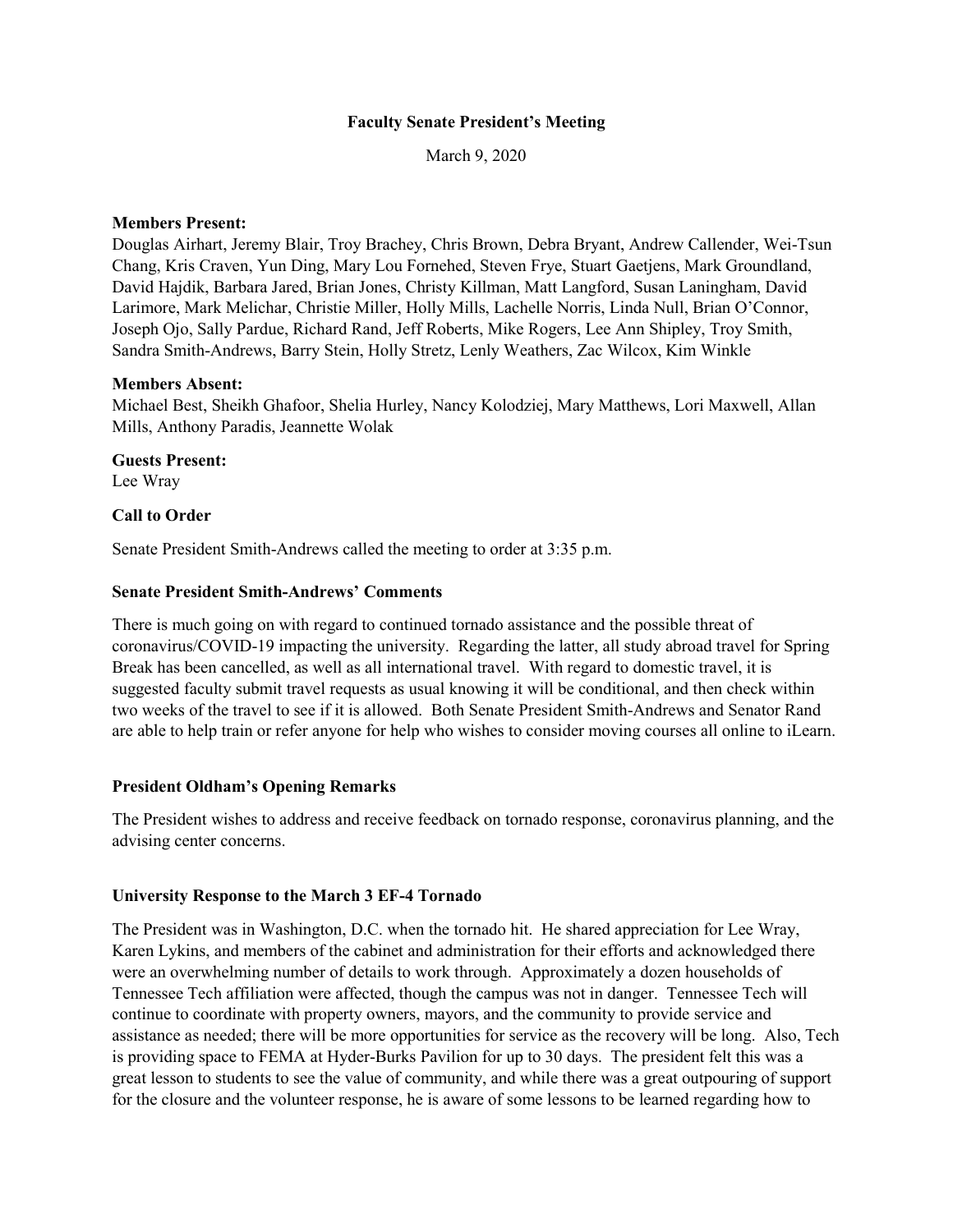respond to this level of crisis. The Emergency Operations Plan is being followed but is under constant review and updating to remain effective during these kinds of events. The President stated that keeping everyone safe is always his priority.

Senators shared the following comments and suggestions:

- Overall, senators felt pride in the response by University employees and students, and felt students received as much or more education in assisting with tornado response than they would have if classes had not been cancelled. Some felt catharsis in volunteering.
- Senator Frye shared appreciate for staff and administrators who allowed a successful program review to continue despite the closed campus.
- Most expressed concern that the warnings went out too late, and the President said they would be evaluating that system and looking to tweak it for better response times.
- Many felt the campus meeting to observe a moment of silence and acknowledge the tragedy was a good idea and a meaningful event.
- It was suggested that the language used in the closure email should be clarified or defined. What does "closure" mean vs. "shutdown," whom does it affect, who are considered "essential personnel?"
- One senator expressed the desire that closure notices come with more notice to allow for adjustments in planning. President Oldham said it was clear that waiting to shut down would not have been received as well.
- It was suggested that anyone helping in any capacity with the cleanup and recovery log their time with the city so as to minimize the amount the city will have to pay.
- The Spring Preview Day attendance was not significantly impacted by the tornado; the President said that around 70% of those who had RSVP'd attended.

The President again praised the campus's response and involvement and reiterated that procedures in the Emergency Operations Plan will be reviewed and updated as needed.

# **Coronavirus/COVID-19**

President Oldham stated that Tech had a jump on planning for this outbreak thanks to the earlier case in January, but that this is an evolving issue with an unknown trajectory. There is a task force in place meeting as needed to plan and monitor the situation. While other universities are closing and/or transitioning to all-online teaching, no decisions have been made regarding closing campus at this time. A campus email was distributed during the meeting outlining Tech's current plan to monitor the situation. At this time, all international travel and study abroad plans are suspended indefinitely. "Unofficial" travel is not affected at this time, however those traveling for personal reasons to international areas will still need to adhere to self-isolation requests set forth in the email. That said, the President would encourage all faculty, staff, and students to proceed with caution regarding travel.

Senators asked the following questions:

Q: Does the university have a policy on pandemics?

A: There is a section in the Emergency Operations Plan on how to plan and proceed in such cases, that it cannot cover every scenario because each epidemic/pandemic is different. The university also follows the guidelines and recommendations of the Centers for Disease Control (CDC).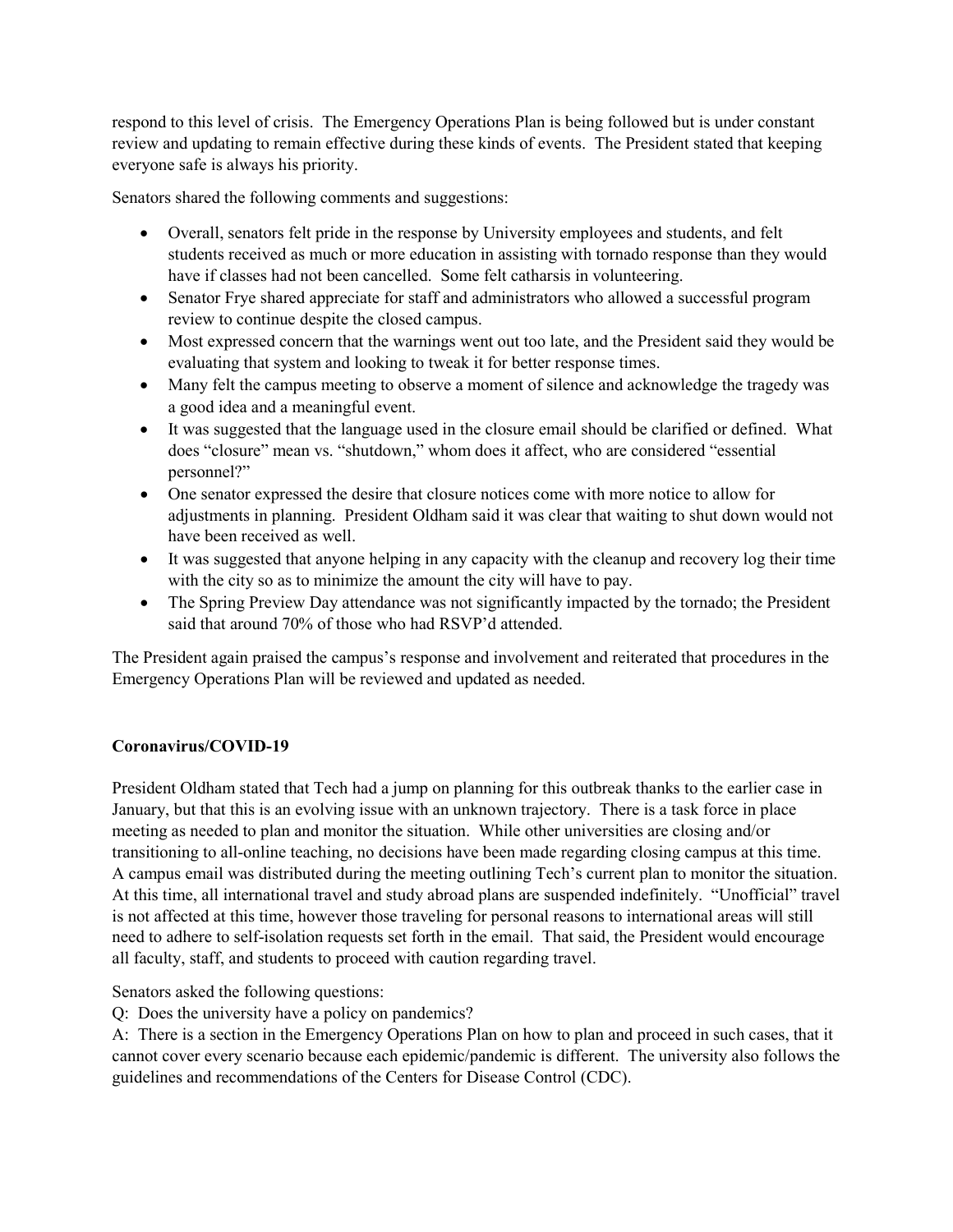Q: How will we facilitate classes all moving online? Will anyone still be on campus?

A: Provost Bruce is working with Deans and Chairs to develop an online plan and get faculty trained in iLearn as needed. There is no determination yet regarding who or how many people will be needed oncampus.

Q: To whom should faculty direct questions regarding travel funds, especially those happening months from now?

A: There is no estimation yet as to how long international travel will be suspended. Proceed with caution regarding travel plans, and try to make plans and pay for things that can be changed/refunded just in case. Senate President Smith-Andrews reiterated that requests for travel funds should still be made, but be advised that all requests are conditional and subject to change.

Q: Who is responsible for non-refundable fees already paid?

A: For university business, Tech absorbs that cost.

Q: When would cancelling classes or closing the university happen?

A: There is no clear answer at this time. Looking at absenteeism is an incomplete picture, but that combined with cases in or near Cookeville and this campus would all be factors.

- Q: Do we have enough people in the clinic?
- A: Normally, yes, though it may be best to plan for backup personnel.

Until more information is known, it was suggested but not required that faculty stop requiring attendance; classes and attendance are important, but focusing on health and avoiding the spread of the virus is also important.

# **Advising Center Concerns**

Senators continue to share concerns regarding the justification and timeline for the changing in the advising structure. Senators largely support the idea of slowing down or scaling back the scope of the center to focus on only low-retention areas and at-risk students until more data can be found to show that advising is the cause of Tech's retention rate. Senators were not convinced that advising is either the cause or the solution to the retention rate issue and would support looking into any and all other variables that could be negatively impacting retention. In addition, there are concerns that there will be no way to know if an increase or a decline in retention after implementation will be due to the advising center or other factors, and senators would support finding other ways to address retention such as first-year experience classes. Some also questioned if the drop in retention aligned with the loss of international student enrollment or the President's reorganization efforts instead of advising.

President Oldham believes he and the senators are all interested in the same goal of retaining students and assured senators that the plan is not only one thing; details, structure, and implementation can be tweaked to find what will work best for this university. Regarding the lack of institutional or outside studies to show that centralized advising is the solution to the retention problem, the President stressed that his plan is based largely on personal experience and best practices. He said that this structure has proven successful in organizations with a similar academic profile to Tech, and that this may be the best way to have accountability and gather retention data. While there is no proof that the advising structure is solely or even partially responsible for the drop in retention, he feels the centralized advising option a worthwhile endeavor. Because it is nearly impossible to determine every factor that goes into retention, the center will be focused on holistic advising to try to address all issues that affect a student's decision to